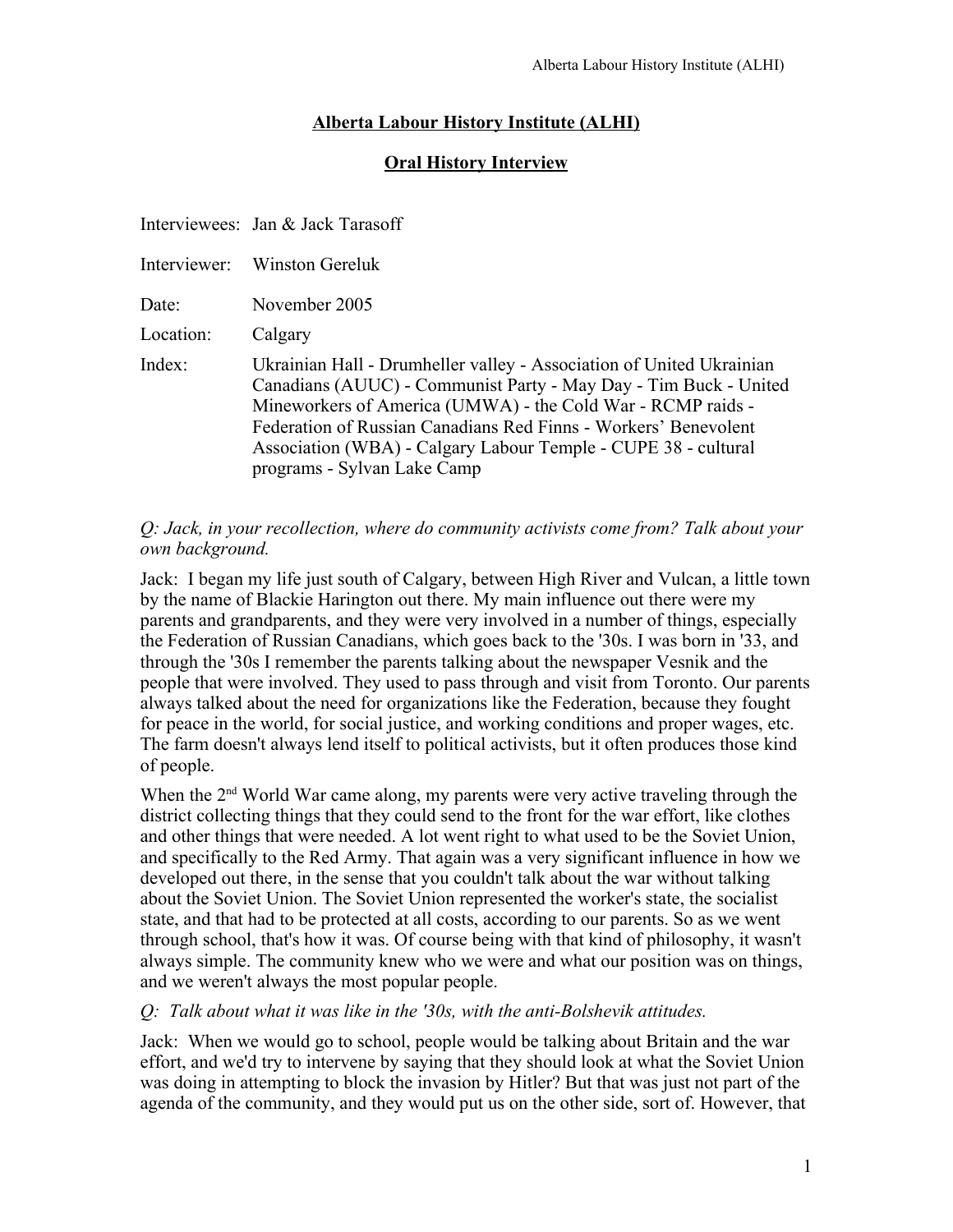didn't deter my parents from doing what they felt they had to do, and we were just part of it, but it caused friction. When it started to ease off a bit was when it became evident that the real thrust of pushing the Nazis back to Germany was really coming from the East. Then the Soviet Union became a great place, because they were advancing to the west. But as we know, that didn't last long, because immediately after that, the Cold War hit. Since the people in our community already had the view of who we were, the Cold War didn't help either, starting as it did in the '50s.

So we had our ups and downs in terms of living in a community like that, but it did instill in us a sense that there were other ways to run the world than the way that was presented to us in school. I graduated from high school and came to Calgary in 1951. I wasn't sure what I was going to start doing, but I went to the Calgary Business College and took some business courses. I then got job in a small company, and worked there until I joined Canadian Western Natural Gas. Edmonton used to have Northwestern Utilities, a sister company. I worked there for about 10 years, and during this time, in 1959, no earlier than that, in about 1954, I met progressive people here of course. That's where I got involved with the AUUC and met some very fine people there, and joined what they used to call their English speaking Branch. There was a Federation of Russian Canadians here too, and I was involved with those people. It was a very good place to be. Then later on Jan and her family moved from Drumheller, so we met, about the middle '50s, maybe a bit earlier and got married in 1959.

## *Q: Jan, what's your background?*

Jan: I came from a coal-mining family in Drumheller, and my father and mother were both Communists. My dad became a Communist in 1936, after he and his brothers had belonged to the Young Social Creditters for a year or so, a fact which he never wanted us to tell anybody. But he did belong to the Social Credit Party, because he thought it was a reform movement that was going to help working people. Of course that didn't last very long, so in 1936 he became a communist, and as well, that was the same year he and my mother were married. I think that really shaped everything that's happened to me in my life since then. My dad was always a union activist with the UMWA; In fact my earliest memories are of wildcat strikes. He'd be coming home at 1 o'clock in the afternoon because something had happened in the mine that they didn't like … so they'd all go home. Then there would be negotiations with the manager, and they'd go back the next day. This happened a lot when the mines were working on a regular basis, but later on, when they began to only work one or two days a week, then union activism increased and so did his Party activity.

My dad was a regular candidate for the Labour Progressive Party, which of course was the name given to the Communist Party when it was outlawed. He had the support of the majority of coalminers in Drumheller, because most of them were eastern Europeans and thus were supporters of the Party. However, most of them couldn't vote, because they weren't citizens, which limited the number of votes he would get in different polls. One of the funniest things that used to happen to us was we'd go over the poll lists after the election was over, and there'd be one vote at the Lake Louise Chateau, or there'd be one vote somewhere else. Then everybody would be wondering who the hell that was. But anyway, I think these were the kinds of things that shaped our activism. As expected, we started going to Party meetings when we were 4 years old, my sister and I. They were always at the Ukrainian Hall, because that was the most welcoming place in Drumheller.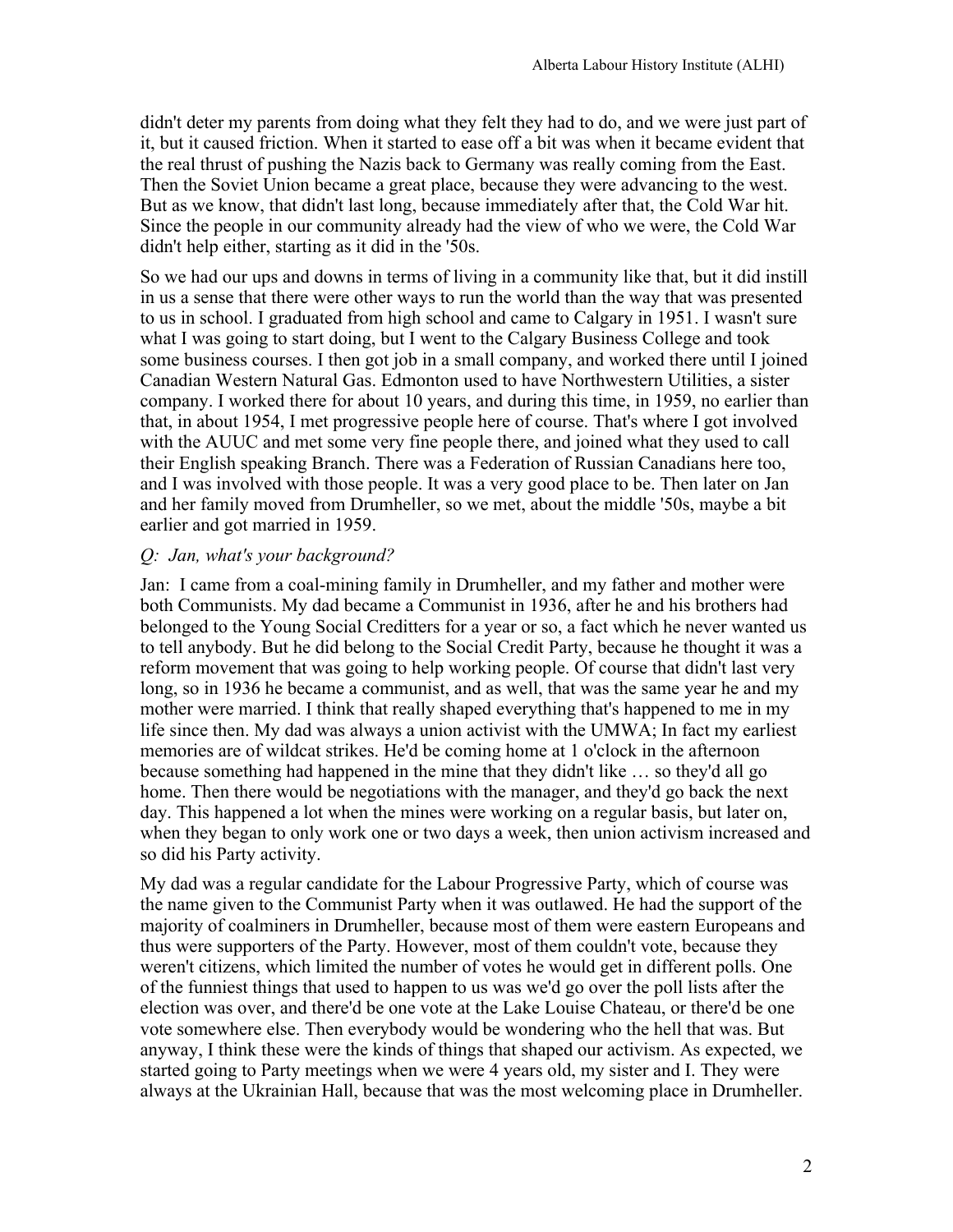The community itself was, as Jack was talking about with his community, really split. It was the Slavic population and the eastern European population that were sympathetic, while the English population in Drumheller - we considered them the enemy. So that's the way the community was. Newcastle, which is now part of the city of Drumheller, at that time was a little community where coalminers lived, and that's where the Ukrainian Hall was situated. There were also other people there. I recall wonderful people, one of which my dad knew well, - the last name was LaMal. They were French, and he was a revolutionary. During the Spanish Civil War his son disappeared in battle. That was part of my dad's function in the union; to write letters for immigrants, to fill out applications for their citizenship. He helped Lemal search for his son after he disappeared, he wrote letters to all the embassies he could. It was part of his function. They finally did discover that he had been killed in action. So these were all things that were deemed to be important in our household.

### *Q: What other people do you remember coming through your town?*

Jan: My sister and I spent half our lives sleeping on the floor, because someone was always sleeping in our bed. Tim Buck, the leader of the Communist Party, Leslie Morris, another leader of the Communist Party, A.A. McLeod, who was I believe an organizer for the Communist Party - I recall a lot of other people. James Endicott used to come to Drumheller a lot, but he always stayed in a hotel room - he was always given the same hotel room too, because it was bugged. When dad would take him to the hotel room, he'd say, okay, we're going to have a chat. Then he'd get out his pencil and tap it on the table. My dad would say, why are you doing such a thing, and he'd say, 'because they can't hear us talking, all they can hear is the tapping'. So it was part of the Cold War thing, I guess. There were a lot of people that passed through our home. Different groups would come, and sometimes there would be 50 people in the house, and the house was only big enough for five. However, it didn't matter, that's how it was. My mother was always good at watering the soup, and there were always lots of people around.

# *Q: Talk a bit about more about Tim Buck.*

Jan: I was very young when Tim Buck became a part of our lives. I recall him as a very gentle man, and a 'gentleman' too, always very polite, always very neatly dressed, with a shirt and tie. He was very good with kids too. I was very impressed, because my father had insisted that we attend all these political meetings, even when we were very young. I remember him telling my dad at one point that we were only 8 and 9 years old, and that he didn't have to worry about the two of us. We'd be active, he said, because once you teach them, nobody else will have a chance to influence them. I guess it worked. That's how I recall him. When he stood up to speak, nobody said a word, it was absolutely dead quiet. People listened and hung on every word he said. They didn't always necessarily agree with him, but he had this charisma which drew people to him. He didn't ever put anybody down in terms of the questions that they asked; he answered them all. Because he was a working class person himself, there was no arrogance, there was no superiority about him; he was just one of the people in the group, and was very respectful of everybody. That's the way I remember him anyway.

I know that my dad traveled around the province with Tim Buck a lot. That's exactly what he always came back to say; i.e., that he had been well received wherever he went. Large groups of people would come to listen, even if there was no agreement there. Now as far as that goes, there was also bad, a lot of the things that happened during the Cold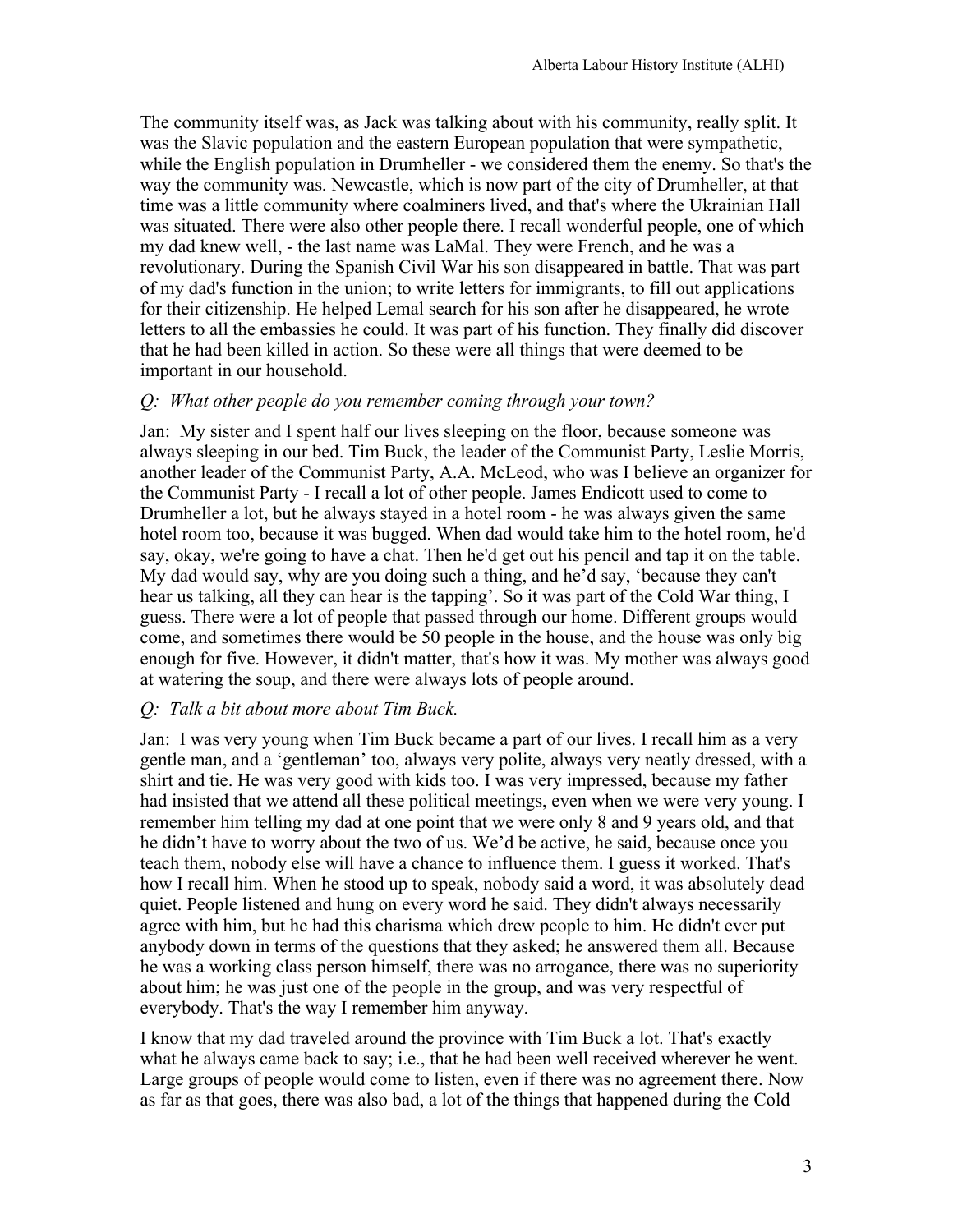War, when we were quite young. The worst thing I remember was the Rosenberg trial. I'm not very good with dates, I don't remember the years. However, my sister and I used to talk about it, and that it was a very frightening time for us. It might have been partly because of our father's political activism. I don't really know how else to explain it. It was very, very frightening. Other than that, I don't know that we really experienced a lot of terrible things at our age, but I do remember being very young when the RCMP raided our house. Came to the house because somebody - of course it was my father - was one of them, and so were a lot of other people Communists in Drumheller. Somebody had been putting leaflets out in the dark, and had put one under the RCMP door, in the barracks. So they came looking for the source. The leaflets were in our house, of course. My mother had hidden them away, and then stood by the cupboard and put her arm on the top of it, while they went through everything. They never asked her to move, and that's where the leaflets were. They were very polite; it certainly wasn't a vandalism type thing, and everything was left very neatly. That was my first memory of the contact with the RCMP. Of course the RCMP followed everybody around all the time, and if anybody that came to town, they knew they were at our house, so they'd be sitting outside. But I don't really recall any other frightening things right now, except for that Rosenberg era. It was very terrible.

### *Q: This all happened in the late '40s?* But other than that,

Jan: The early '50s, I would say. I was about 12. Of course, we were always talking about it and reading the letters that they had written to their families. But other than that, it was sometimes quite funny the things that used to happen. Of course you knew who were the people in the community that were very anti-communist and very anti-union. They just weren't part of our lives. It was harder on my mother, because she grew up in Drumheller and knew a lot of people, went to school there. However, people would cross the street so they wouldn't have to talk to her, because of her political activism. My dad always said, he was Welsh and he had a big mouth. He just couldn't keep it closed; he had to speak out. But he always said it was my mother who taught him everything he knew. So while it was difficult for her, she also understood what was going on. It wasn't a family where my mother was on one side of the fence and my dad on the other. We were all on the same side of the fence. It was, in many ways, a very happy time.

# *Q: How did you get involved with the Association of United Ukrainian Canadians?*

Jan: The Ukrainian Hall in Drumheller was the centre of all the political activism in Drumheller and the valley. While we were never members of the AUUC, we were always there with anything that happened. They were also the ones who brought in all the Soviet films about the 2<sup>nd</sup> World War. All the kids would sit in the front row and cheer when anything happened that was good. Then, when I came to Calgary in 1956, I started playing in the orchestra with the AUUC. Jack was already a member of the Englishspeaking Branch. I don't think I became a member until after we were married.

### *Q: What year were you married?*

Jan: 1959. So I've been a member ever since, here as well as in Vancouver or Regina. I play with the orchestra, and I sing with the choir.

*Q: You remember the Soviet films. Do you remember anything else that the Ukrainian hall was doing at that time? Were they organizing any other activities in the community?*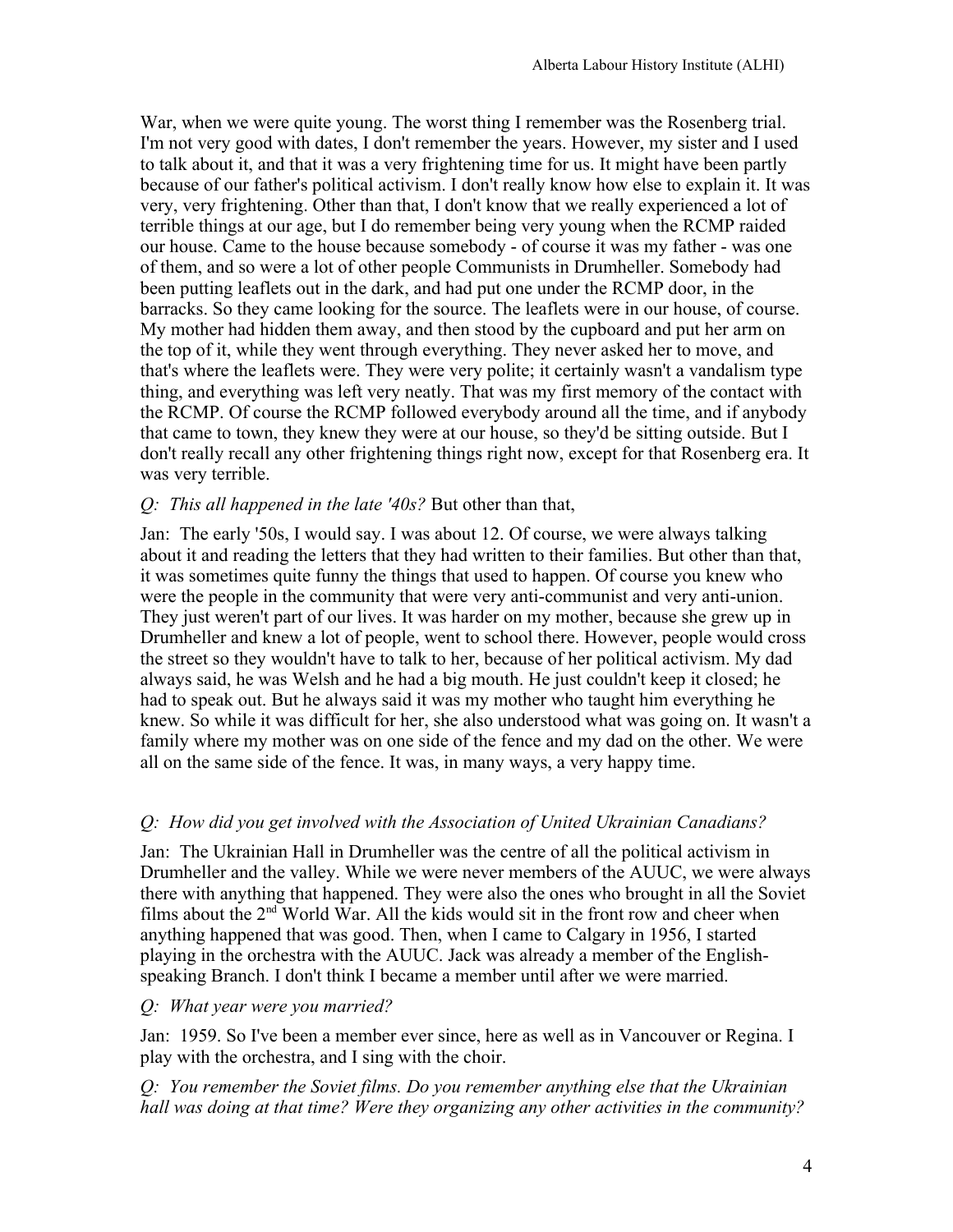Jan: As far as organizing, I don't know. Must things in Drumheller were usually organized by the Union. At least that's my recollection.

## *Q: What sorts of things did the Union organize then?*

Jan: The May Day parades; every May Day there'd be a parade, and everybody in Drumheller was there. The kids didn't go school, as we all got the day off so we could go to the parade. All the coalminers were there, and the AUUC always had a big banner. It was just a wonderful occasion - you had to be there to realize it. They were always involved in other activities. I don't recall anything specifically. I have a friend you might want to talk to about that - Lydia Husak. She'll be at the meeting tonight.

### *Q: I'm going to switch it over to Jack now. When did you first become in the AUUC, and what did it mean in socio-political terms?*

Jack: Let's go back to the farm days. My parents used to come into Calgary, but not frequently. When they came, they always met up with progressive people from the Russian Federation or from the Ukrainian organization, which I think was the AUUC at the time. So they would come home and tell us about people like Claire Hume and Butaschuk and all these guys that were very active progressive people. My father also took on responsibilities; for instance, he was the district representative of the Workers' Benevolent Association (WBA) out there in the farm area. This was when I was finishing high school. One person that came out to the farm with all kinds of WBA business was a person by the name of Roy Tuchak, who told my father that when he come to Calgary, he should come right down to the Ukrainian Hall, and be introduced to the young people there. It's a great place to be, he said, with music, dancing, and all kinds of things. I met people like Marshall Diachuk, who comes from Drumheller originally, and a whole lot of people who were around there.

I also read the charter of the AUUC very carefully. Without too much thinking or examining of the charter, I knew immediately that this was the organization to be involved in. They laid out what they stood for, and all the goals and missions that they had. It was all to do with helping the dispossessed, the poor, supporting the trade union movement, and supporting the political parties that were representative of these people. So the AUUC was in my opinion the best organization, along with the Russian Federation to be in. They worked together, because they had the same goals. They published their own newspapers, and were progressive left-wing. With discussions in the papers, people participated from coast to coast - it was national. So you could go to any part of Canada and go to the AUUC centres and be at home, wherever you went. It was a great place to be, and I enjoyed being there a lot. They put on political rallies, picnics, supporting other movements in the city that were involved with the workers, the poor. They fought for better housing, better wages, better conditions - the whole gamut. So that's really what attracted me to the AUUC. I didn't play in the orchestra, but I did sing in the AUUC choir and in the Russian choir, because there were two choirs with the same conductor, Hazel Skulsi. There were some singers in the Russian choir that maybe didn't sing in the Ukrainian, and back and forth, but they generally went from one choir to the other. All they had to do was change from Ukrainian or Russian, and that was it, but the philosophy and the goals were identical. When people would come from Toronto, whether it was for the Federation of Russian Canadians or whether it was the leaders of the AUUC, Mitch Sagel and several people used to come and visit. I always went to meetings to meet leaders of the organizations from Toronto.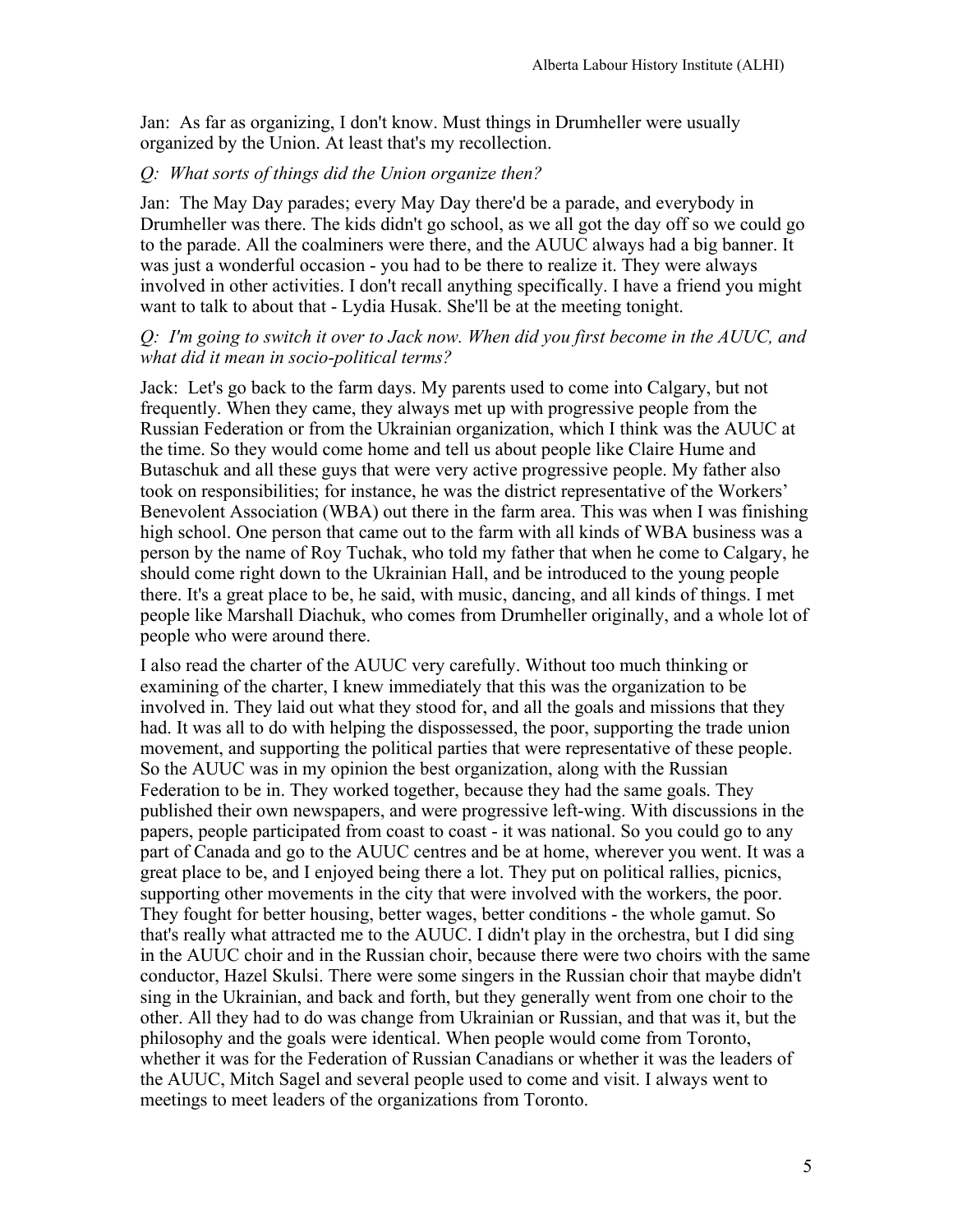# *Q: When Ukrainians and Russians came to Canada, did they make it a point to touch base with the AUUC? Or were there other organizations which handled that?*

Jack: No, they made it a point to touch base with the AUUC. I'll always remember leaders from over there that would come to Canada; they knew where the place was that they should go to. The organizations would set up meetings for them or receptions and banquets. Those were the kinds of things that took place, and it was really a great feeling to be involved. I'll always remember, this came to my head, that one of the high officials of the Russian Orthodox Church was doing a tour, and spoke both at the Ukrainian centres and at the Russian halls across Canada. I had an opportunity to meet him, and I talked to him in the Russian language. I said, what's the state of the art with the church? And he answered, "Fine, we do this, we do that". At that time they said, religion is repressed, religion was not allowed to function, and all this. But, meanwhile, he's the guy standing there with his robes and chains and whatever. So that helped dispel this myth that was perpetrated, that if you practiced religion you were sent off to Siberia.

# *Q: What was the Cold War all about?*

Jack: In my estimation, the Cold War was set up purposely by the western powers to stop the expansion of the Soviet Union, and ultimately to destroy the Soviet Union. That to me was the sole purpose of the Cold War. It had nothing to do with freedom; they could have cared less about those people in captivity behind the Iron Curtain. They were so frightened that the idea of socialism would take hold more than it had that they started the Cold War and did the propaganda thing. And they did a super job too, I might say.

# *Q: How did you encounter the Cold War?*

Jack: Personally, I encountered the Cold War in two main ways. One was at the workplace. It was very difficult to express what you really wanted to say about the relationship of East and West, because if you stood up and pounded a table and said that the west was this and the Soviet Union was this, of course many people were fired summarily. The other way was that when we did political action, like leaflet distribution, there were always occasions when people would be absolutely hostile. How dare you bring this stuff to my door; how dare you spread this vicious propaganda about the Soviet Union? If you're so in love with that place why don't you go there? - this kind of stuff. We went to camps, like the Sylvan Lake camp, that used to be owned by the Finnish community which was centered around Sylvan Lake, and then they turned it over to the Communist Party. That is when I really started going there. We started building and had great schools there. But these had existed there on the Finnish property long before that. There was always surveillance and intimidation by the RCMP, who always knew who was there. I was fortunate that I didn't get hauled into the office of the chief executive officer, say of the gas company, and say, look, we don't like your activities. I'm sure they knew. I had the occasion, when I started university, to meet a person who's aunt worked for the RCMP. This person one day (maybe it was a slip of the tongue) said, how come you have a file with the RCMP? I said, really Fred, do I? He says, yes my aunt works in the file department, and she saw your name there. I guess they were on a picnic and he mentioned my name to her. I said, "Well I guess I do certain things that they don't like, so I have a file there." That was another side of the Cold War. I knew I was popular there because they had a file on me.

*Q: You weren't doing anything illegal, they were maintaining a file on you because of what you did?*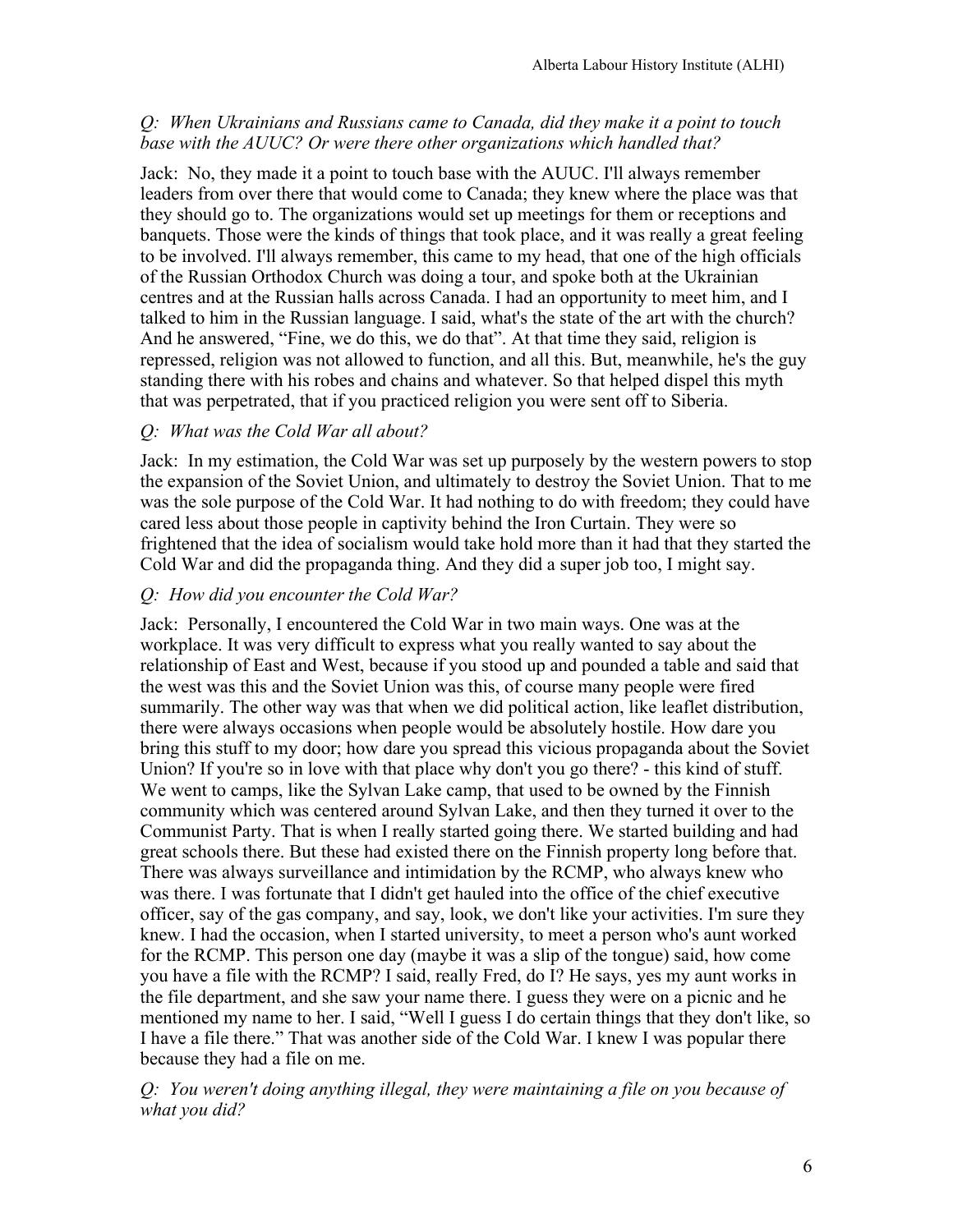Jack: That's right, because of my beliefs and my activities.

# *Q: Talk a bit about the Russian Federation.*

Jack: We are still members, because there's still a branch here of the Federation of Russian Canadians. At one time it was known by another name - I can't remember now. But when I joined it was that, the progressive organization to which Russians belonged. I know many Ukrainian people who belonged to it to, as well as other Slavic people. It was one of the most significant organizations in this country which supported the causes of the working class and of the poor, and supported such ideas as that all people should have the opportunity to go to university. Not only the rich should go, it had to be from the working class. They supported the Soviet Union during the great struggle during World War II and afterwards. There were some very fine people that we met over the years, from the Russian Federation as well as from the Ukrainian organization. There's still a federation of Russian Canadians, a big branch in Vancouver. They have their own hall which they call the People's Home. It's not too many blocks from the AUUC hall, so there's a lot of interaction there.

# *Q: What about the Workers' Benevolent Association?*

Jack: I didn't know much about the WBA until a fellow came out of Winnipeg during the '40s to our farm. They knew of my dad because he'd been a Russian Federation member and a Communist Party member. He went to conventions and was well-known. So this person came and told him that they needed somebody in his area to handle WBA affairs. So, my dad took it on, and from that day on we were members. He took out policies for all of us. It's a fraternal organization that was set up to help people who were had problems in terms of living and economics. They set up their own organization, the WBA, which was Ukrainian, Russian and generally, a working class organization. That's why I could relate to it so well.

# *Q: What does the word "progressive" mean to you?*

Jack: It is used to refer to somebody that has progressed in his or her thinking and philosophy from what exists to what could exist. We applied it to anybody that talked about a time to change, to change let's say the social economic system - it didn't have to be to communism. It was enough to move even slightly more a bit towards the left. We called them a progressive, part of the progressive movement, the one who was making a contribution to the progress of the human condition.

# *Q: So you would strike alliances and coalitions to advance the progressive cause?*

Jack: Oh yes. I would say that the alliances we were involved in came from many ethnic groups and organizations with different purposes. We knew people from the Finnish group, the Jewish group, the Scandinavian groups, and also the Finns, the Yugoslavs you name it. They were all part of this progressive movement. It didn't mean necessarily that they were all going to stand up and overthrow the system tomorrow, but they were trying to just make inroads into making conditions better.

## *Q: What were some of the cultural activities in which you were involved with the AUUC?*

Jan: When I became involved with cultural activities, it was with an orchestra. The orchestra was made up of different age groups, some very senior members of the AUUC and some young members of the AUUC. Mostly at that time, it was a mandolin orchestra,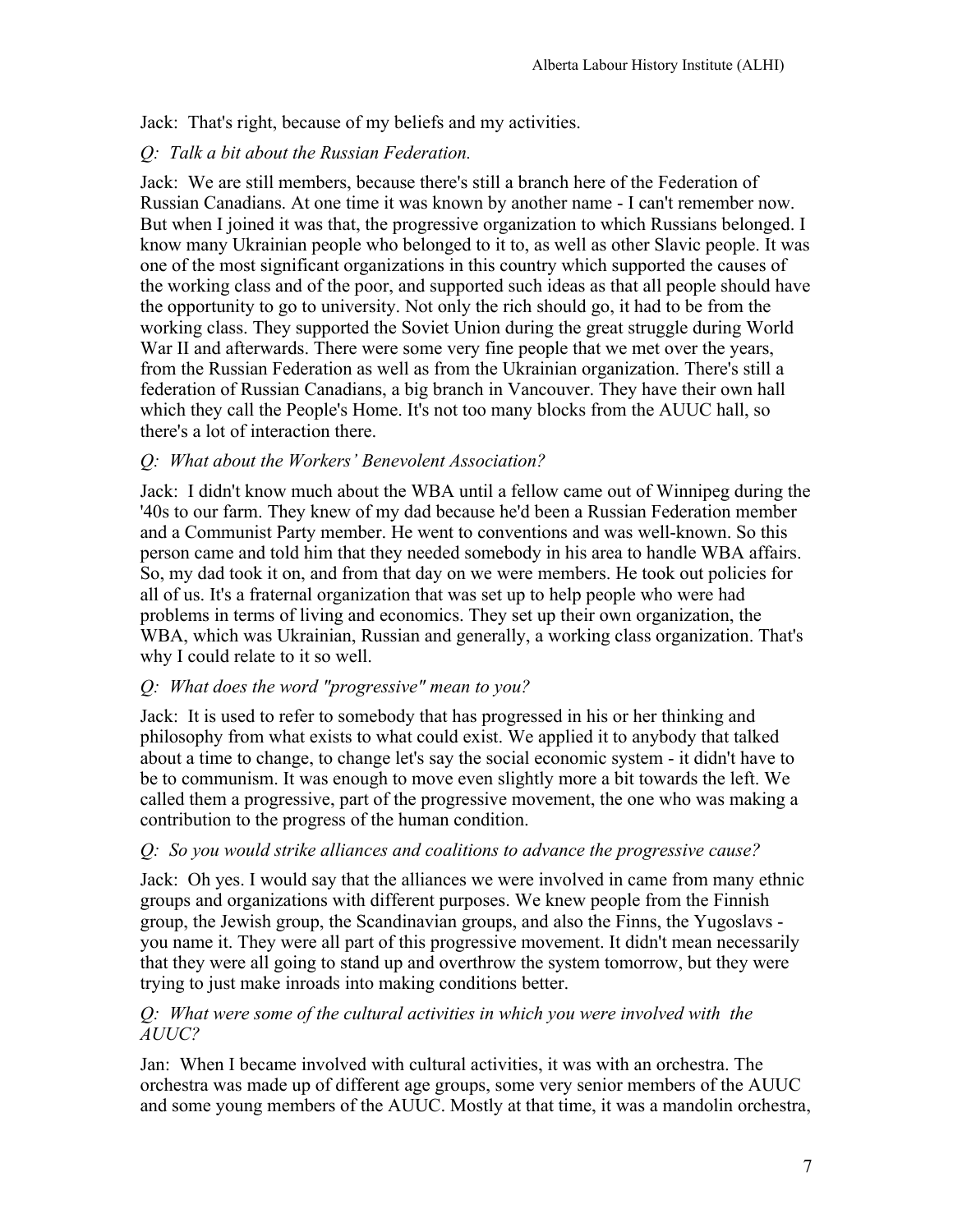because there were a lot of people who were playing that wonderful instrument, and were really expert. A lot of them were self taught. We had excellent orchestras, which played at all the funerals, at weddings and at dances. If anything was happening, the orchestra was present. Concerts were put on and the orchestra was always part of these; still is, in fact. The orchestras have evolved. At that time, we were all members of the AUUC or the FRC, because they worked so closely together in the cultural activities. A lot of the older people were very active at that time, some were very elderly people. We have a lady who, until this year, sang in the choir and had played in the orchestra. She was six when she started, and she's now about 85 years old - and she's very proud of the fact that she's been around for that long. The choirs were always very active, and the dance groups have evolved as well. There's always been a lot of discussion about the dance groups, because originally they were traditional dances and they were taught by people who knew them as folk dances and as things that they did as part of their entertainment. Now it's more a performance art; it's become very professional. The dances have evolved and they're beautiful - both the costumes and the dances are beautiful, and he music is very orchestrated.

These are not the simple things that they were originally. I think that that's alright, however, because it still gives an idea of the Ukrainian culture and traditions. However, now the orchestras are made up of anybody who wants to play. I would say that probably, in Calgary anyway, at least 50% of our members are not AUUC members, they're just people who want to play in an orchestra. We also play other cultural forms besides Ukrainian music. There are a lot of mandolins, and a lot of traditional instruments, but now our orchestras have brass instruments in them too. Actually the piano is probably an addition as well. I've been there for almost 50 years, so it's been part of the orchestra for a long time now too. It's always been an enjoyable thing. I love the music, and I would think anybody who plays in the orchestra finds it very enjoyable. We play in two or three concerts a year now, whereas it used to be a concert every Sunday. That was the centre of the family's activity, so the whole family would be there. They'd put on little plays, they would have the orchestra and choir. Some of the people started in Calgary when the Hall was just a tiny little place in Bridgeland, Now are still at the hall as part of the seniors group. A lot of them are gone of course, but they all recall that the activity was centred at the hall. It was part of their lives, not just something they did once or twice a week, but part of their lifestyle. There was sharing of food and the sharing of family occasions. The funerals were all at the hall. It wasn't something you did at the funeral home; the funeral was out at the hall with the choir singing and the orchestra there. The speeches were all done by people who came from the leadership to speak at the hall if the person had been an activist, and most were. So the cultural activities have changed a lot, and I don't think that the membership is as active in them as they used to be. It's not the centre of activity anymore; it's not so much a part of their lives.

## *Q: Does this cultural program you're talking about reflect any political activism, and if so, what's happened to that aspect of it now?*

Jan: No. It did, it used to be very political, because those people who were political activists were also the cultural activists. It brought the people together around discussions that were political, around social justice activities and the peace movement. But the cultural things brought people into the hall, and they became part of whatever came with it. It was integrated, and that's why I stayed at the hall, because of the activism there, the political and social justice activism.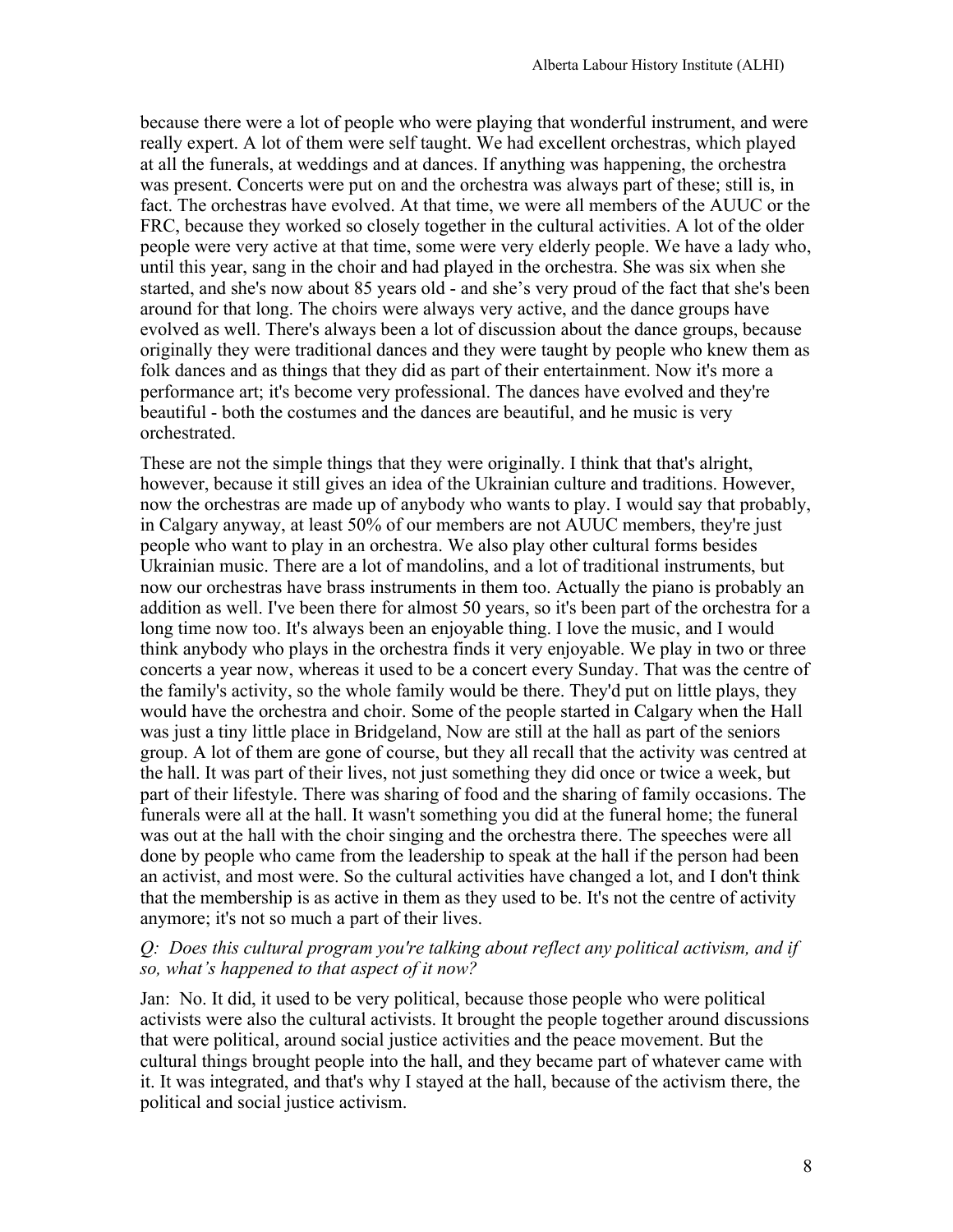I'm afraid there's no longer too much of that. What I see is that there's some fear of being involved politically and of being tainted. The halls were all known as the 'Red Halls'; in fact, there are some people who still say, "Oh you belong to the Red Hall." I think they're trying to overcome that, and I feel that they've gone too far with that attitude, to the point that they're almost afraid to become involved. I can give you an example of what's been happening in the last few years, with this war in Iraq. We invited people to talk at the seniors group in Calgary about the war in Iraq and the need for resistance to what's happening. While the seniors are very interested, no one else wants to be, and if they are, they don't choose to talk about it. I find that very disconcerting. I always felt that the hall was for me a political and social justice home. I don't find it that way any more.

### *Q: Talk about Sylvan Lake for a while, and specifically what it meant to you.*

Jan: We have to go back a little farther than the AUUC to do that, because, originally the site at Sylvan Lake belonged to the progressive Finnish organization, the 'Red Finns', if you like. The land belonged to them. They also had a hall that was up on the main highway out of Sylvan Lake heading towards the west. The party used that land and the hall freely, because they were the Red Finns, they were our supporters. Many of them were CP members, so there were political schools there, where Marxism was taught. But it was also a fun thing. I remember in the '50s, being very young, and the whole family packing up and heading to Sylvan Lake for a weekend of camping. While dad and mom were in the classes, there were activities for the kids. But then the Finnish organization become sort of depleted of membership, and they weren't able to maintain the Hall. Well there were still branches, but they weren't able to maintain the same level of activism, so they turned the land over to the Party. I'm not sure what the whole agreement was, but I believe it held that as long as they paid their taxes, it would be theirs.

The political schools continued and, as Jack said, it was then decided to move the hall, this big old building, from the highway down to the acreage which we owned by Sylvan Lake. So that was accomplished, and once it was in place, then the renovations had to start. This was after we were married, so it was in the '60s already that we worked there every weekend. I was chief cook and bottle washer. We had a stove out in the middle of the field, and that's where we did the cooking. We worked for the whole weekend, and had a lot of fun - worked like dogs, but it was still a great place to go. Then when it wasn't being used, when we weren't working at it, there would always be Marxist classes and other such things going on there. Then, of course, the Communist Party was always scrambling for money, always. We could never raise enough money to pay for everything we wanted to do. And, because of that, the taxes weren't being paid on that land, so it was sold to the AUUC. The AUUC took it over, with the idea that the party would be able to use it when they wanted to have a school or whatever they wanted to use the buildings for. That didn't last very long, because the Cold War atmosphere and the fear of the 'red brush' again, it just petered out. As well, the leadership of the AUUC and its membership was changing. The younger people were coming in, and they were the ones that were worried about being called Communists. With the older people it was different, because most of them already were communists, and had no problem with it. But it became a serious problem, so the Party just stopped using the land. I have no problem with the way the land is being used now and the way the camp is being use. They use it for children's camps, as well as for seminars and for dance schools; it's all cultural activities now. They are teaching Ukrainian tradition and culture to the children, which I think is a good thing.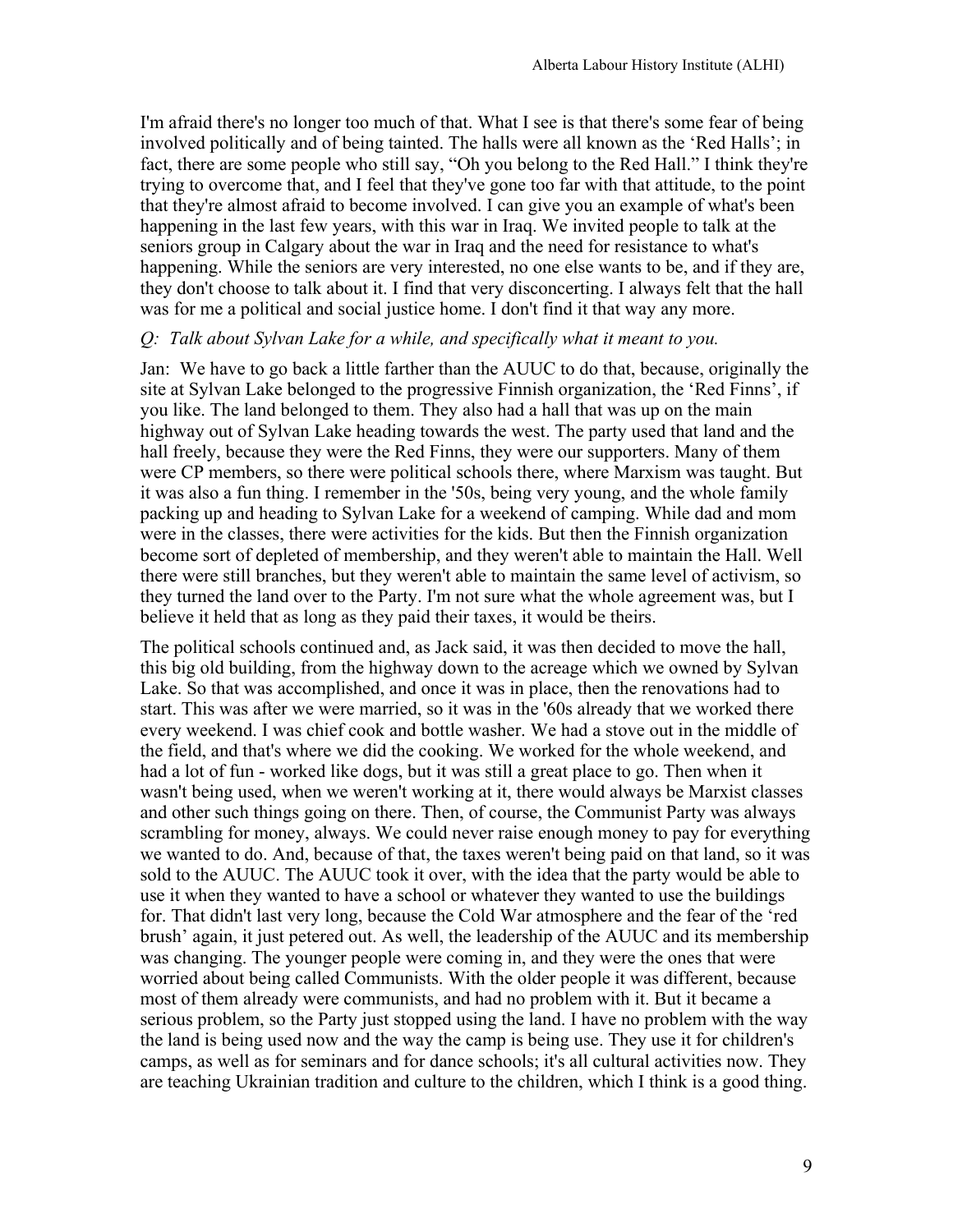But there isn't any political activism there anymore. So that's really the history of the camp.

## *Q: What did you think you could accomplish by belonging to it?*

Jan: I have to think about this answer very carefully. I was raised, as the expression goes, as a 'red diaper baby'. I always hated that expression, because it always implied that you didn't think for yourself. However, I did think for myself, but according to the principles we were raised with; there weren't any other - that was the way things had to go. Not that we were going to change the world overnight, even though there were a lot of people who thought so. Jack and I always laugh when we'd go to some meetings and some of the old timers thought the revolution was happening tomorrow. We knew that wasn't going to happen, but we also knew that the Communist Party, and the way we saw it function, at least both our parents were supporters and activists. My father and Jack's dad always thought that being part of the Communist Party meant helping people immediately. Their union activism or their activism was in community things was part of their function as a Communist. It wasn't that we were going to change the political system in Canada tomorrow or in five or ten years, but that because of the things we supported today, things that would become better for working people. We supported such movements as 'Put Canada First', and became part of the campaign. Now this is part of a lot of different organizations' philosophies and activism. That's why we both became members. Actually, we weren't members until we were married.

## *Q: Jack, what did you think you could accomplish?*

Jack: From the outset, we were taught that we should think that way. Way back when, just before I started school - and remember that I was born in 1933. Discussions in the family were always around the Soviet Union. It was something new on the world stage, and my uncles and aunts and everybody else we knew was involved with it; my dad's brothers and sisters, their spouses and what-not. So it was just part of the scenario out there on the farm; we were steeped in socialist thinking. In a community like that, you didn't race up and down the streets of High River (our farm was just east of High River) with the red flag. You'd have been stoned to death before too long, but when I came to Calgary and got involved with the AUUC, the discussions went on right within the hall. We discussed all kinds of issues; e.g., what's the Soviet Union saying about this, or what's the press saying about that. And we weren't only talking about the press from Moscow; it was what our press was saying. Our press presented a left-wing socialist approach, which was part of the culture that we talk about in the Federation of Russian Canadians and AUUC.

So I believe very strongly that yes, there is a time coming when the world will start to move in unison into more of a left-wing socialist mode, you might say. It seemed like it would hapend for a while, But then the powers that existed at that time realized that too, therefore, they had to invent the Cold War. They say the Cold War, the Iron Curtain has descended on the Soviet Union. Well the Iron Curtain was an invention of the powers that be, because that's exactly what they wanted. They wanted to say, "Here's this group, they're in slavery back there somewhere, and we have to free them." This was the propaganda that was so prevalent, but it didn't deter me in terms of understanding the basis on which the Soviet Union was built, the philosophy or idea that people could actually take ownership of what is rightfully theirs. I believed that then and I believe it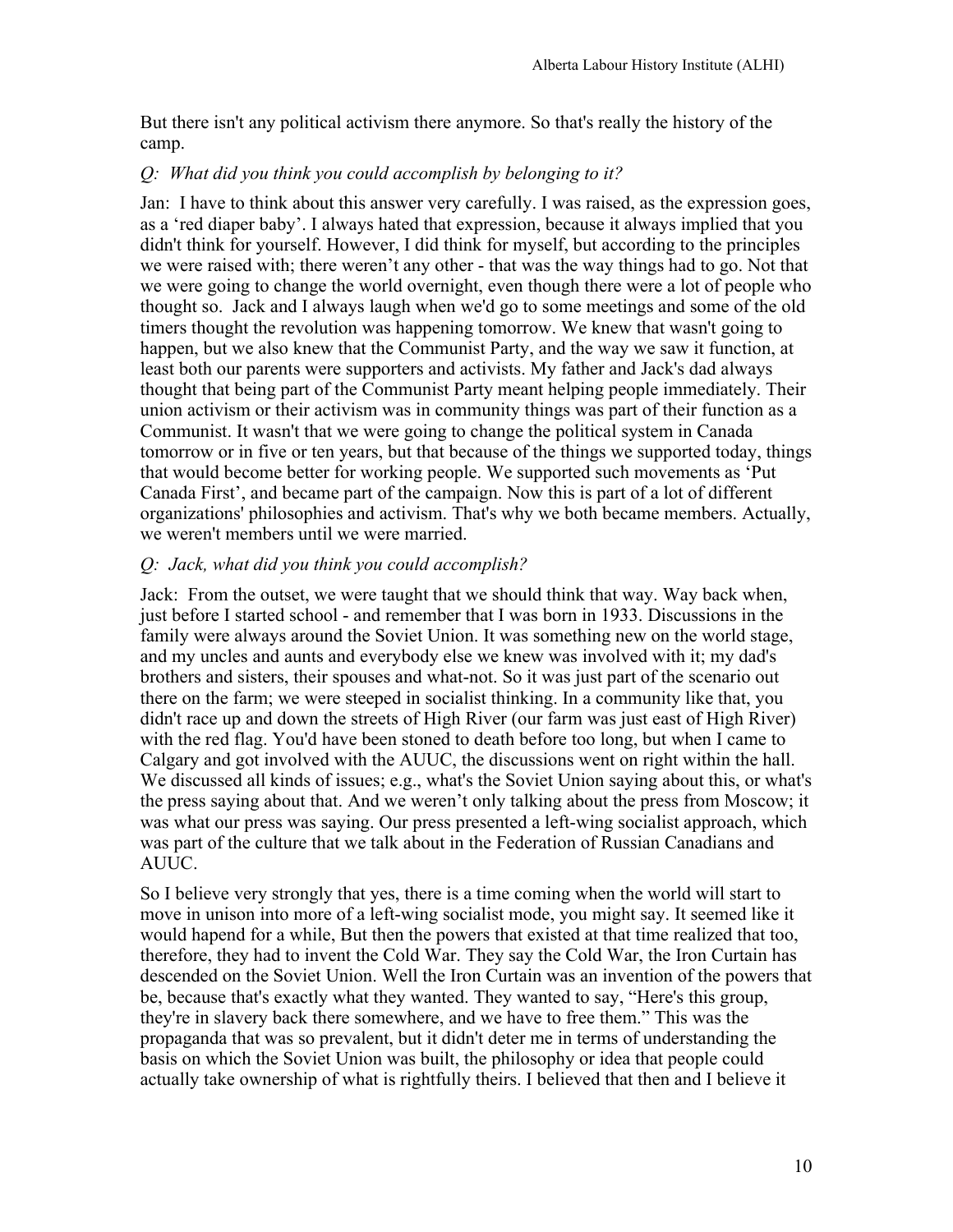now. We know at this point what has taken place, but that doesn't deter myself and Jan from pursuing the same ideals.

## *Q: Jan, tell me about the trade unions in this area?*

Jan: It's a very right wing city, no question; it's head office city. I always used to think the difference between Edmonton and Calgary was that Edmonton is a working class city and Calgary is a head office-type city. I'm not sure that's fair, but to me it is, because here we have all the head offices of the oil companies and all those other corporations, and then, of course, the head office people who work for them. So it isn't working class like Edmonton, I don't think. As well, in the '50s and '60s, we didn't have the Ukrainian influence and the kind of cultural influences that you have in Edmonton. I used to always say, I like to sew, and I'd always to go Edmonton to get more colorful material. You could get a lot more colorful material in Edmonton than in Calgary, and I always said that this was because there were a lot more Ukrainian people than in Calgary. In Calgary they were more classic in the way they dressed, and vice versa.

However, when I first got involved in the union movement and started working for the City itself, it was always known that labour elected the mayor. If you wanted to be a mayor, you had to be on the right side of the trade union movement, and particularly the public sector unions. I don't think that's prevalent now - surely to God the labour movement would not have elected Dave Bronconi; I find that almost impossible. Rod Sykes, though, was a working class person's mayor, and even Ralph was - you could always go and talk to him. Old Don McKay was too, and so was old Andy Anderson before Don McKay. When I first got involved, we used to be very involved in politics, and we used to always make sure there were aldermen on there that were pro-labour. I doubt if some of there's any of them - well Helen LaRocque, she's the last one, and apparently Transit supported her. But I don't see her as being that supportive.

# *Q: Do you remember any of the pro-labour aldermen?*

Jan: That's what I was just trying to think. Greg Husband wasn't too bad. He was not quite as progressive as she was, but Elaine certainly was. It's hard to remember names. I went to Labour Council for years, from the '60s on, and we used to always get candidates who were happy to come and talk to us, because they knew we could get our people out to vote. That was one thing we could do. We worked hard at it, especially in the civic and school board unions. We used to say to them, "You can elect your own boss, get out here and get busy." They were always very happy to come to us, not just the NDP. Of course in civic politics, party affiliation was underlying, but I think it's more out in the open now; you can probably to some degree know which parties they support. But, at one time it wasn't true. The other part I always thought was interesting was that it was acceptable to be a labour candidate. If you got elected, nobody turned their nose up at you because you happened to support the working people. Now that would not be as acceptable; if you wanted them to help you, you would probably hide it.

### *Q: So Calgary has changed in this way? Has the labour movement also changed?*

Jan: Oh yes, it has changed a lot. It's a chicken and egg thing, but I think Calgary has changed more, because we've gotten so big, and we've gotten more head offices, with lots of big development and developers going - and of course they're always on the right wing side. It's in some ways too big of a city. They got the road store up and they're building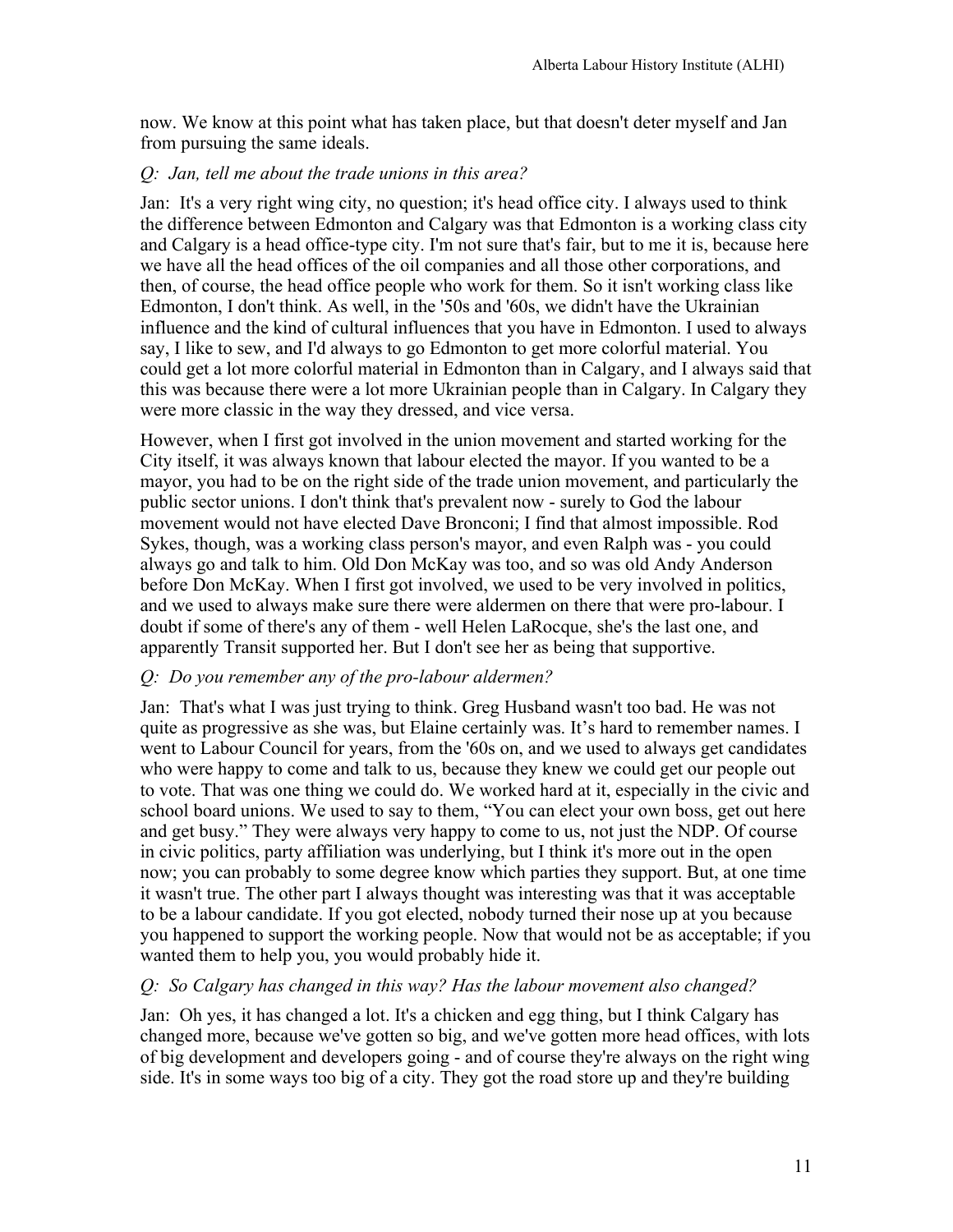everything. It's a booming city, and yet it's not really booming for the lower class or for the street people. And it's certainly not booming for those in low-paid jobs.

## *Q: Have the city workers been able to hold their own? If you were a union member, would you still be doing okay?*

Jan: I think so. I don't think they're getting big raises like they used to, but they never really did. I think they're holding their own. It's always better to have a union job than a non-union, except in the construction business. I think in the construction business now they just have to pay high rates, because there's nobody to work. They're so short of workers, they don't care what they pay.

### *Q: Are there still places in this city where people like us could go and shoot pictures where things used to happen?*

Jan: That's the problem, isn't it; the old Calgary Labour Temple is gone; it was where the Flamingo Palace used to be? I don't think Flamingo Palace is there anymore, on  $11<sup>th</sup>$  or  $12<sup>th</sup>$  Ave. and about 1<sup>st</sup> St East. The Local 38 building on  $12<sup>th</sup>$  Ave and 1<sup>st</sup> St., Transit owned it for years and years. Then Local 38 bought it in the '70s. When you go to Local 38, ask them if that used to be the old Labour Temple behind there. The Flamingo Palace is where it used to be when I worked there in the '60s. That's one thing we lack in this City; we don't have a labour temple or a central labour - another thing different between Edmonton and Calgary. In Edmonton the unions like to get together and stay together. In Calgary, they're like right-wing entrepreneurs; they want to be way out here and way out there, and have their own little corners - and it's back to divide and conquer again. Whether they do it consciously or subconsciously, I don't know.

There's Local 37, way out there, and Transit moved far out first, way out past Chinook Shopping Centre. Local 37's past there now too, and of course, the CUPE District offices are way out past Deerfoot Trail now. When you go into the PP office, I worked there for all those years, and they're not very friendly. It isn't somewhere you'd want to go and shoot the breeze. They don't have that camaraderie like we used to have. I don't know if that's because we have so much money and you don't need that, is that why it is? I really don't know, but I do know that when I worked in the Labour Temple for the IBEW 254, the building also housed the Calgary District Labour Council and the Plumbers and Pipefitters Local 92. This was in '62, and there were also the iron workers in that building too. Leo is dead now. He was an iron worker and his wife worked like a man. There was the painters union, and Bill Patterson worked for that union at the time. There were all those unions in there including IBE 348, the telephone workers' local. At any given time of day you could go and visit with somebody, because there were always people coming in there and visiting. I learned a lot there, just talking to people, but we don't have that anymore. Even the Labour Council office is way over there in that crumby little place called the World Trade Centre.

You should be able to go to those places and talk. But who would you go to? Olga is very nice, and Gord Christie is alright too. But it's not the same.

### *Q: In your 55 years, who emerged as some of the strong unions and union leaders?*

Jan: When I first started going to Labour Council, there was a lot of different unions that went on a regular basis. The Postal Workers were one, they got involved, with the Letter Carriers, before they amalgamated. There also used to be a few guys from the machinists, who worked at the airport. As well, there were the Amalgamated Transit Union?